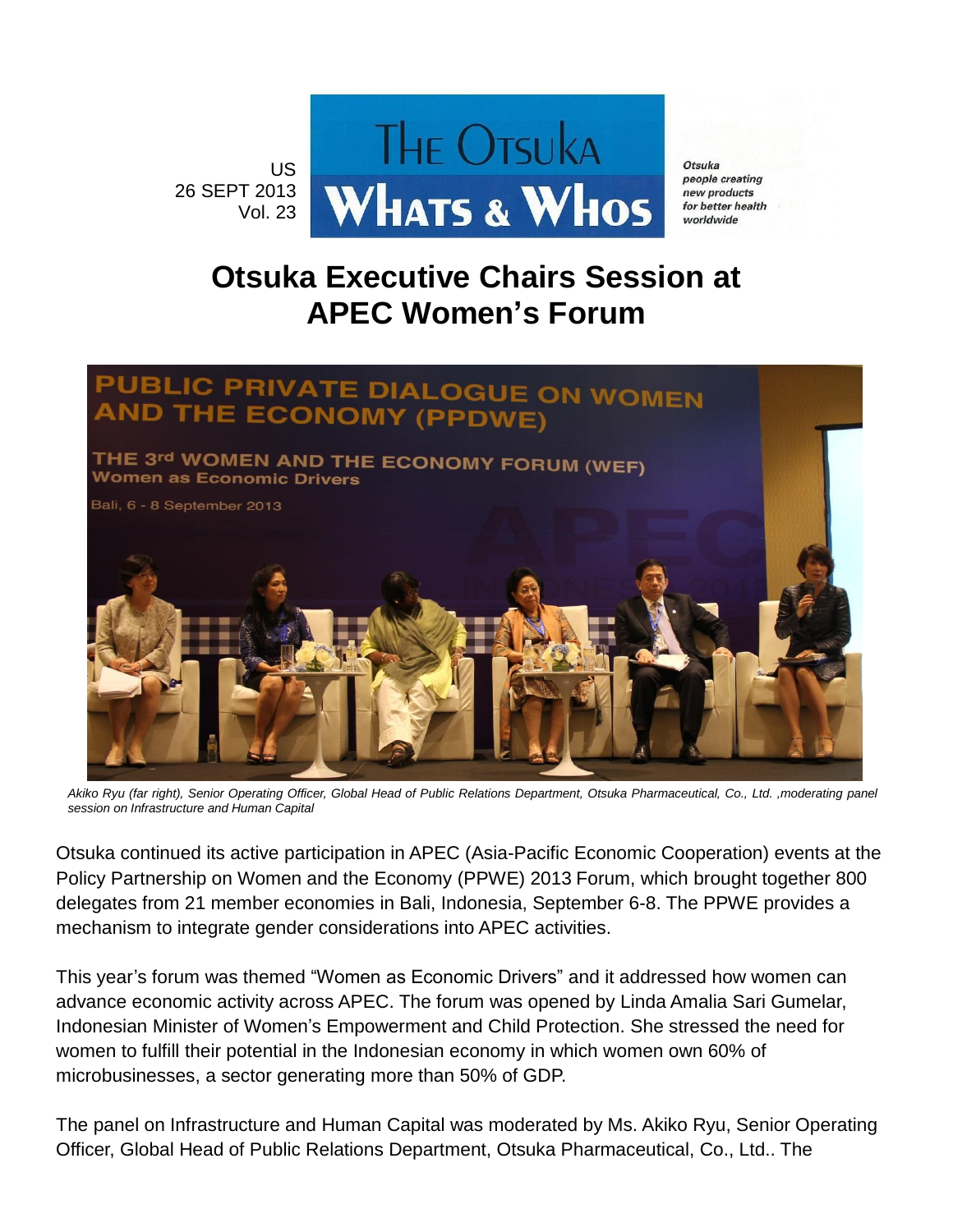development of soft and hard infrastructure to help women access information to gain knowledge and thereby contribute to the economy development was discussed. Ms. Ryu raised important questions on the kinds of human capital challenges to overcome to advance women in entrepreneurship and in other forms of work, particularly in rural areas.

Ms. Ryu moderated the session that brought together the Minister of Council of Economic Planning and Development of Chinese Taipei, Chung Ming Kuan; the CEO of Martha Tilaar Group, Martha Tilaar; Executive Director of GAP Inc. PACE USA, Dotti Hatcher; Managing Director Tupperware Indonesia, Nining Pernama; and Senior Manager for Global HR Unicharm Japan, Miyako Sasaki. The session concluded that there was an urgent need to build supporting infrastructure and develop skills to enhance women's economic productivity.

Numerous other women leaders from Indonesia and other APEC member countries addressed the forum. Japanese Minister of State For Declining Birthrate and Consumer Affairs, Masako Mori spoke on the importance of diversity, including female workforce participation, as a growth driver. She also spoke on the central importance of women's success and advancement in Japan to the government's revitalization strategy.



*Ms. Fumiko Hayashi, Mmayor of Yokohama Japan*



*Ms. Masako Mori, Japanese Minister of State For Declining Birthrate and Consumer Affairs*

The mayor of Yokohama Japan, Fumiko Hayashi noted in her speech that through cooperation of the private sector, in Yokohama essentially no children need to wait at home at the end of the day for their working mothers to return. The mayor added, "In order to change the social structure, we need to reform our consciousness by deeper utilization of women's perspectives. A more diversified society in which women play active leadership roles will enrich and vitalize our economy and country.

Participants from the Otsuka Group in Indonesia interacted with other women leaders from around the globe and commented that the event reinforced the importance of taking into account each individual's personal initiatives when making decisions as a useful way to implement the values of diversity.